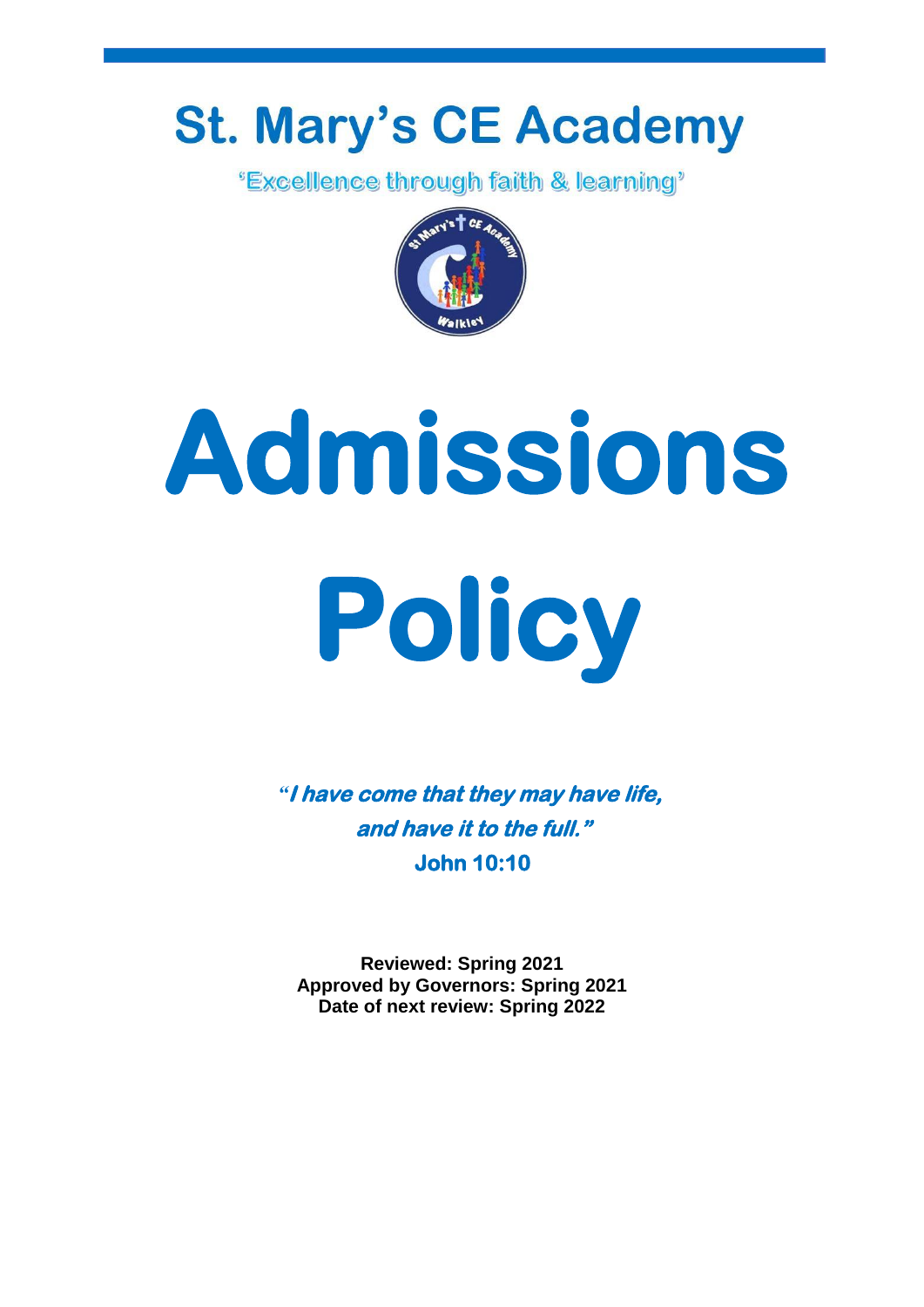## **Admissions**

### **Policy**

#### **Introduction:**

At St Mary's Church of England Academy, we aim to provide a caring environment where every child can thrive and is supported to achieve their unique & amazing potential as a child of God.

St Mary's Church of England Academy, Walkley is a Church of England School in the Diocese of Sheffield. It is part of The Diocese of Sheffield Academies Trust.

The school provides a distinctively Christian education for children aged 3 to 11 years. Whilst we are a Church of England school, we welcome children of all faiths and children of no faith.

Historically, Anglican schools were parish schools providing education for the community in accordance with the principles of the Church of England. Thus the majority of Sheffield Diocesan schools were established to provide education for the children of the parish within a Christian context. The two aims of being 'distinctively Christian' and 'serving the local community' are reflected in the school's admission criteria.

St Mary's Church of England Academy, Walkley is a school in which the Governing Body is the Admission Authority and responsible for admissions. It is guided in that responsibility by the requirements of the law, the school trust deed, by advice from the Sheffield Diocesan Board of Education and its duty to the community.

The admission number for 2021/22 is: 30

Children will usually be admitted during the Autumn term following their 4th birthday. However parents can request:

- That the date their child is admitted is deferred until later in the year or until the term in which the child reaches compulsory school age (please note that parents cannot apply for and accept a Reception place and then defer that place until the beginning of Year 1);
- Parents can request that their child takes up a place part time until the child reaches compulsory school age

Please note that the above options are on a request basis only & that this may only be granted following discussions with parents / carers on their specific reasons for deciding that this is in the best interests of their child. As a school. We would ask that parents / carers consider the detrimental short & long term impacts on their child's educational, social & mental development when missing out on any time in school that their peers will have had access to.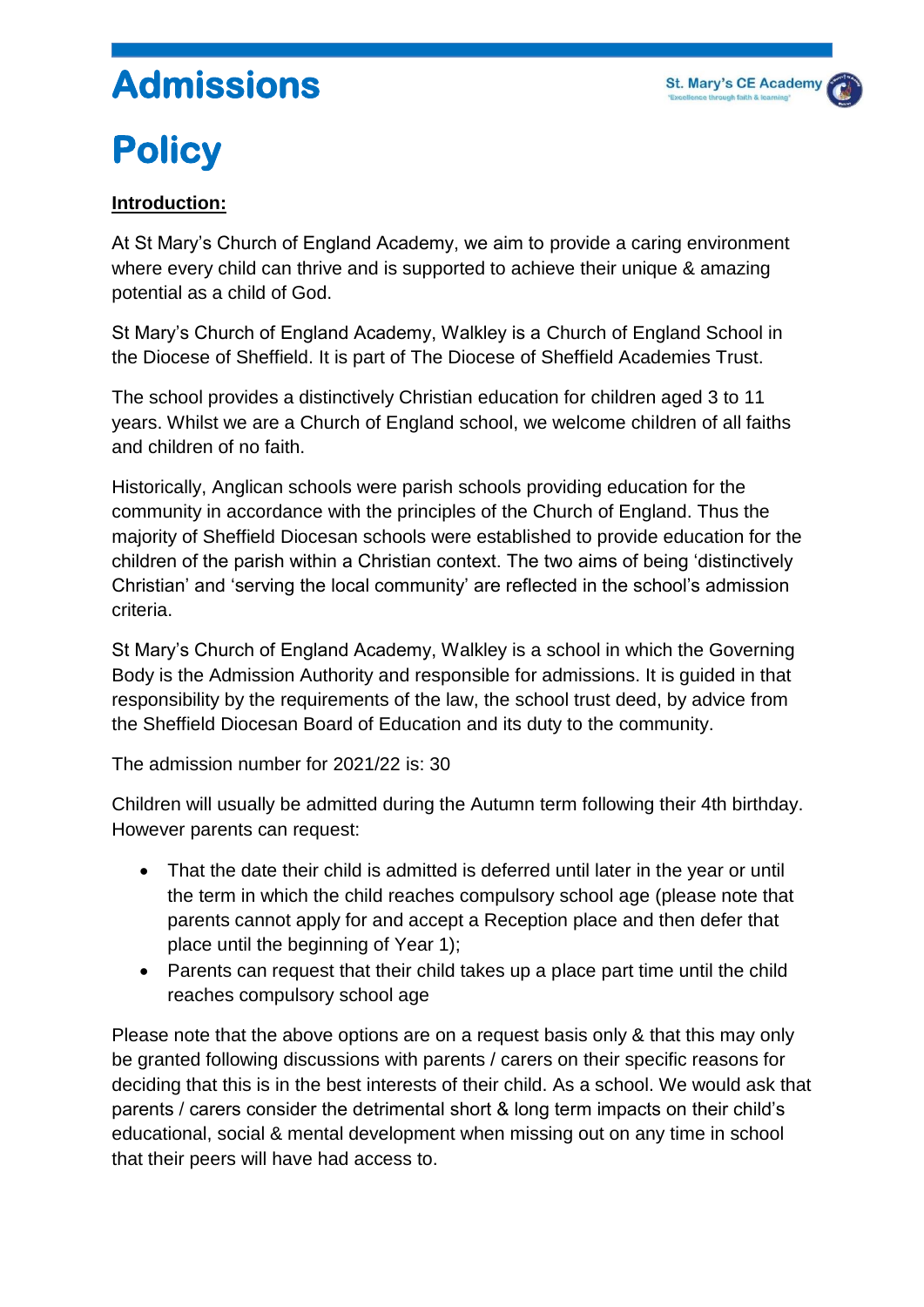#### **Making an Application:**

1. Applications are made on the Common Application Form

2. To support your application to St Mary's C of E Academy Walkley, please complete the Supplementary Information Form only if you attend a place of worship or have made your choice based on St Mary's being a Church of England school. This is not an application form for admission to school but will be used by the school when applying the admissions criteria. Please contact the school if you need help in completing the Common Application Form or Supplementary Information Form.

3. The Common Application Form should be submitted by 31 January along with the Supplementary Information Form (if applicable)

#### **Criteria for Admission:**

Where there are more applications for admission than the published admission number, the Governing Body/Admissions Committee will apply the following criteria in strict order of priority:

1. Children in Care/Looked After Children and Children who were previously in Care/Looked After (see definition 5- Looked after Children).

2. Children with special medical or social circumstances where these needs can only be met at **this** school. This is not about educational needs. Professional supporting evidence must be provided if admission is to be made under this criterion. A professionally qualified person such as a medical doctor, psychologist or social worker must set out the particular reasons why this school is the suitable one for the child and the difficulties which would be caused if the child had to attend another school.

3. Children who have an elder brother/sister (see definition 1) attending the school at the time at the time of anticipated admission.

4. Children of parents/carers (see definition 2) who reside in the parishes of St Mary's Walkley or the former parish St Bartholomew's Walkley, now The Vine, and regularly (see definition 3) attend\* the parish churches of St Mary's Walkley or The Vine.

5. Children who reside in the parishes of St Mary's Walkley or The Vine, and regularly attend\* the parish churches of St Mary's Walkley or The Vine.

6. Children of parents /carers who reside in the parishes of St Mary's Walkley or The Vine, and regularly attend\* a Christian denomination participating in 'Churches Together in England' (see definition 4).

7. Children who reside in the parishes of St Mary's Walkley and The Vine and regularly attend\* a Christian denomination participating in 'Churches Together in England'.

8. Children who reside outside the parishes of St Mary's Walkley and The Vine and regularly attend\* a Christian denomination participating in 'Churches Together in England'.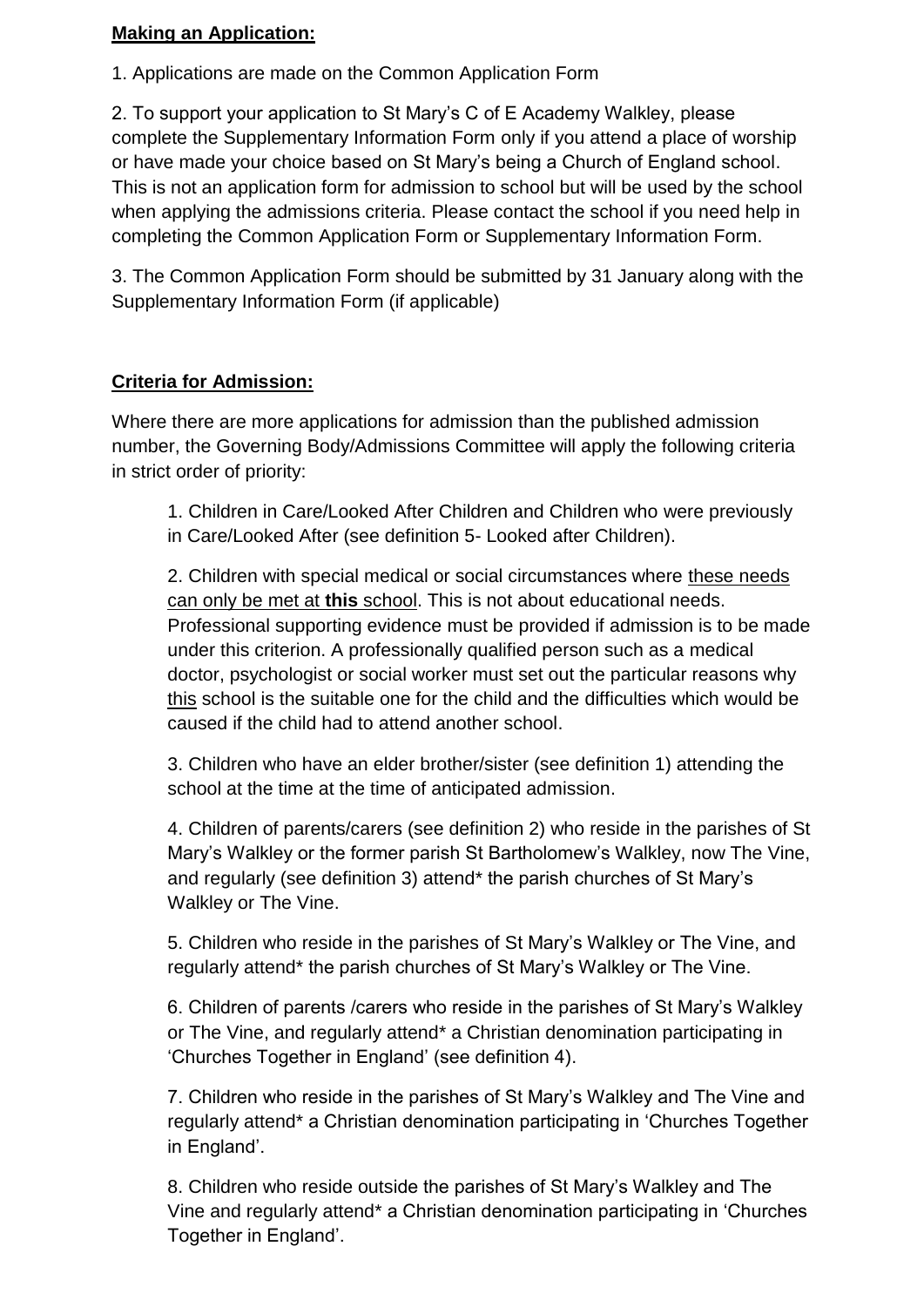9. Children who are resident in the parishes of St Mary's Walkley and The Vine.

- 10. Children of staff of the school (see definition 6).
- 11. All other children.

Should the admission number be reached mid-category, applications in that category will be prioritised on the shortest distance measured in a straight line from the front door of the child's home address (including flats) to the main entrance of the school, using the Local Authority's computerised measuring system, with those living closer to the school receiving higher priority.

#### Tie Break:

In the event of two or more children living equidistant from the school, the place will be decided by drawing lots. The first name drawn will be offered the place.

#### In Year Transfers:

Sheffield Local Authority will co-ordinate in year transfers for our school in 2021/2022.

#### Definitions:

- Definition 1 Brother/Sister Sibling refers to brother or sister, half brother or sister, adopted brother or sister, step brother or sister, or the child of the parent/carer's partner, and in every case, the child should be living in the same family unit at the same address
- Definition 2 Parent/Carer A parent/carer is any person who has parental responsibility or care of the child. Where admission arrangements refer to 'parent's attendance at church' it is sufficient for just one parent to attend. 'Family members' include only parents and siblings
- Definition 3 Regular Church Attendance Regular attendance by parents/carers is defined as attendance at a Church of England church or another Christian denomination participating in 'Churches Together in England' for at least once a month over the last 12 months.
- Regular attendance by children is defined as attendance at a Church of England church or another Christian denomination participating in Churches Together in England' at least once a month over the past 6 months.
- Parents/carers whose application is based on attendance at a church of Christian denomination should submit the Minister of Religion Reference Form available with the Common Application Form\*
- Definition 4 Churches Together in England Ref: www.churchestogether.org.uk Please refer to the website for an up to date list\*
- Definition 5 Looked after children A looked after child is in the care of a local authority, or being provided with accommodation by a local authority in the exercise of their social services functions (see the definition in Section 22 (1) of the Children's Act 1989) at the time an application for admission to the school is made and who the local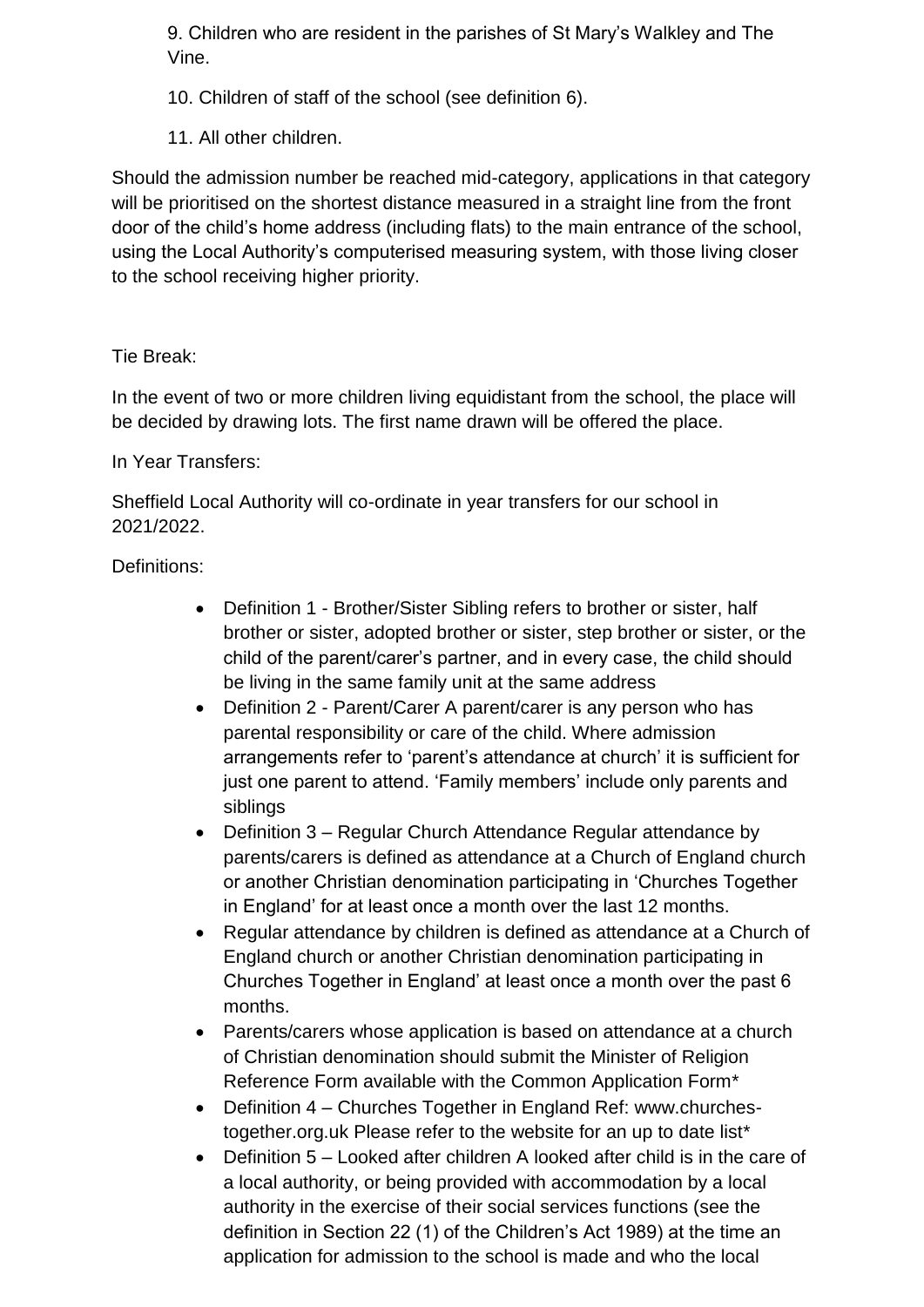authority has confirmed will still be looked after at the time when he/she is admitted to the school. A previously looked after child is a child who was adopted or became subject to a residence or special guardianship order immediately following having been looked after

- Definition 6 Children of staff at school Children of staff
	- o Where the member of staff has been employed at the school for two or more years at the time at which the application for admission to the school is made and / or
	- $\circ$  The member of staff is recruited to fill a vacant post for which there is a demonstrable skill shortage
- Place of residence The child's ordinary place of residence will normally be a residential property at which the parent or person or persons with parental responsibility for the child resides at the closing date for receiving applications for admission to the school.
- Where parental responsibility is held by more than one person and those persons reside in separate properties, the child's ordinary place of residence will normally be the property at which the child resides with the parent or person or persons with parental responsibility, for the greater part of the week.

\**In the event that during the period specified for attendance at worship the church has been closed for public worship and has not provided alternative premises for that worship, the requirements of these [admissions] arrangements in relation to attendance will only apply to the period when the church or alternative premises have been available for public worship.*

#### **Late Applications:**

Late applications will be dealt with in accordance with the Local Authority scheme.

#### **Waiting List:**

1. Names of children will automatically be placed on the waiting list for this school when the child has been refused admission.

2. A vacancy only arises when the number of offers to the school falls below the admission number.

3. The waiting list will be established on the offer day.

4. The waiting list is determined according to the Governing Body's priority of admission over-subscription criteria.

5. Following the offer day, should an application be received for the school where the pupil has a higher priority as determined by the admissions criteria for a place at the school, it will be placed on the list, above those with a lower priority.

#### **False Information:**

1. Where the Governing Body has made an offer of a place at this school on the basis of a fraudulent or intentionally misleading application from a parent /carer